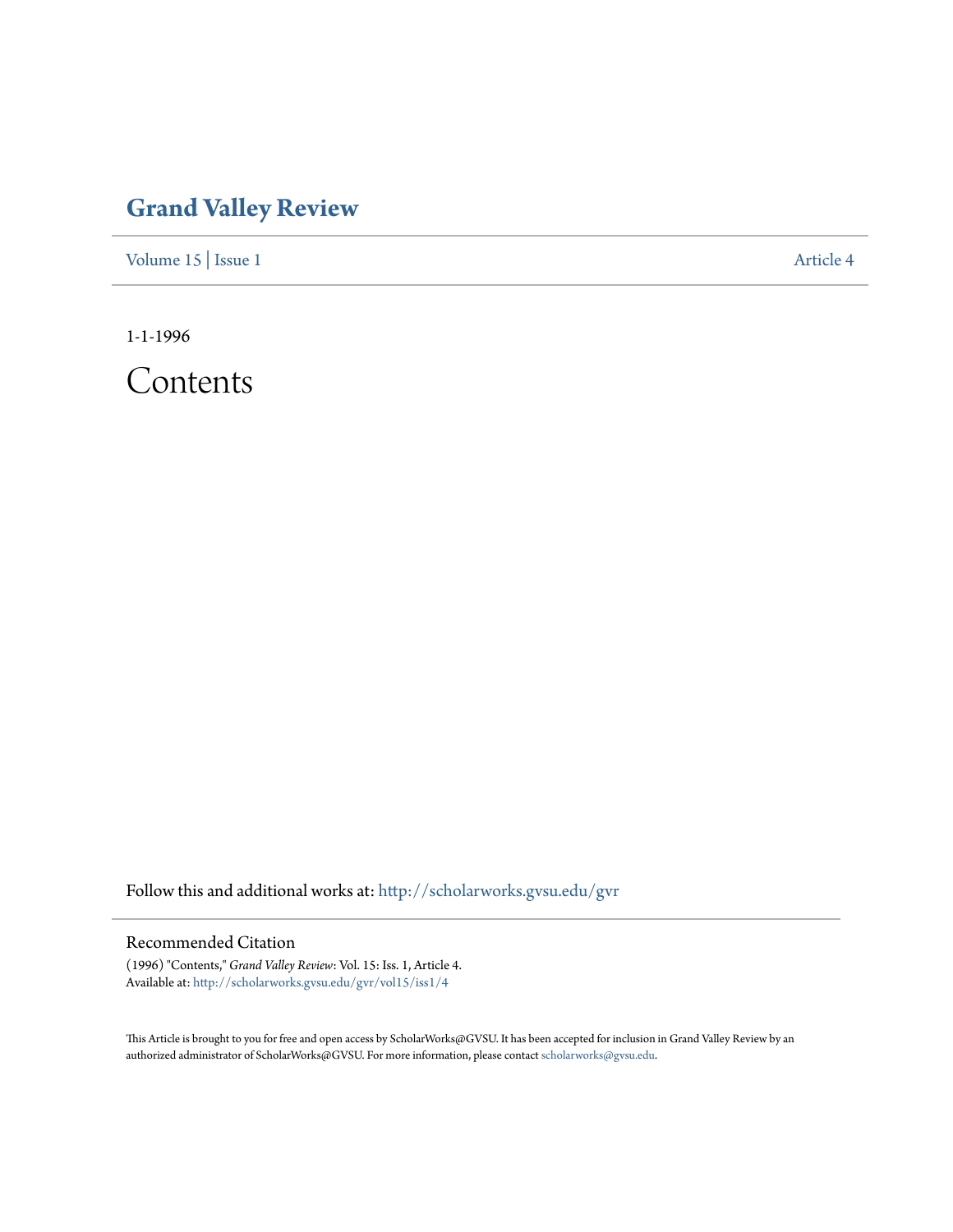## **CONTENTS**

| Higher Education Issues and Trends: An Overview, by Adrian Tinsley1       |
|---------------------------------------------------------------------------|
|                                                                           |
| Trends in Higher Education: Crisis or Opportunity, by Hari Singh11        |
| Character and Quality Versus the Nationalization of the Curriculum,       |
|                                                                           |
| Work Satisfaction: Also an Issue in Higher Education, by Cindy E. Mader20 |
|                                                                           |
| Grand Forum: Grand Valley's Newest Program, by David H. Seibold26         |
|                                                                           |
|                                                                           |
| Encouraging the Campus Focus on Learning and Teaching, by Joan North30    |
| The Burden of Facts and the Joy of Discovery, by Mark R. Luttenton40      |
|                                                                           |
| But What's Happening in Bongo-Bongo?: Perspectives on Multiculturalism,   |
|                                                                           |
| Overcoming Fear: Preparing Students to Teach Language Arts in Urban       |
| Multicultural Classrooms, by Wendy J. Wenner and Curtis Jones 53          |
| Taking Community Service Seriously, by Margarita L. Krakusin. 57          |
| Book Review: Bernard Cohen, Science and the Founding Fathers: Science in  |
| the Political Thought of Jefferson, Franklin, Adams, and Madison,         |
|                                                                           |
|                                                                           |